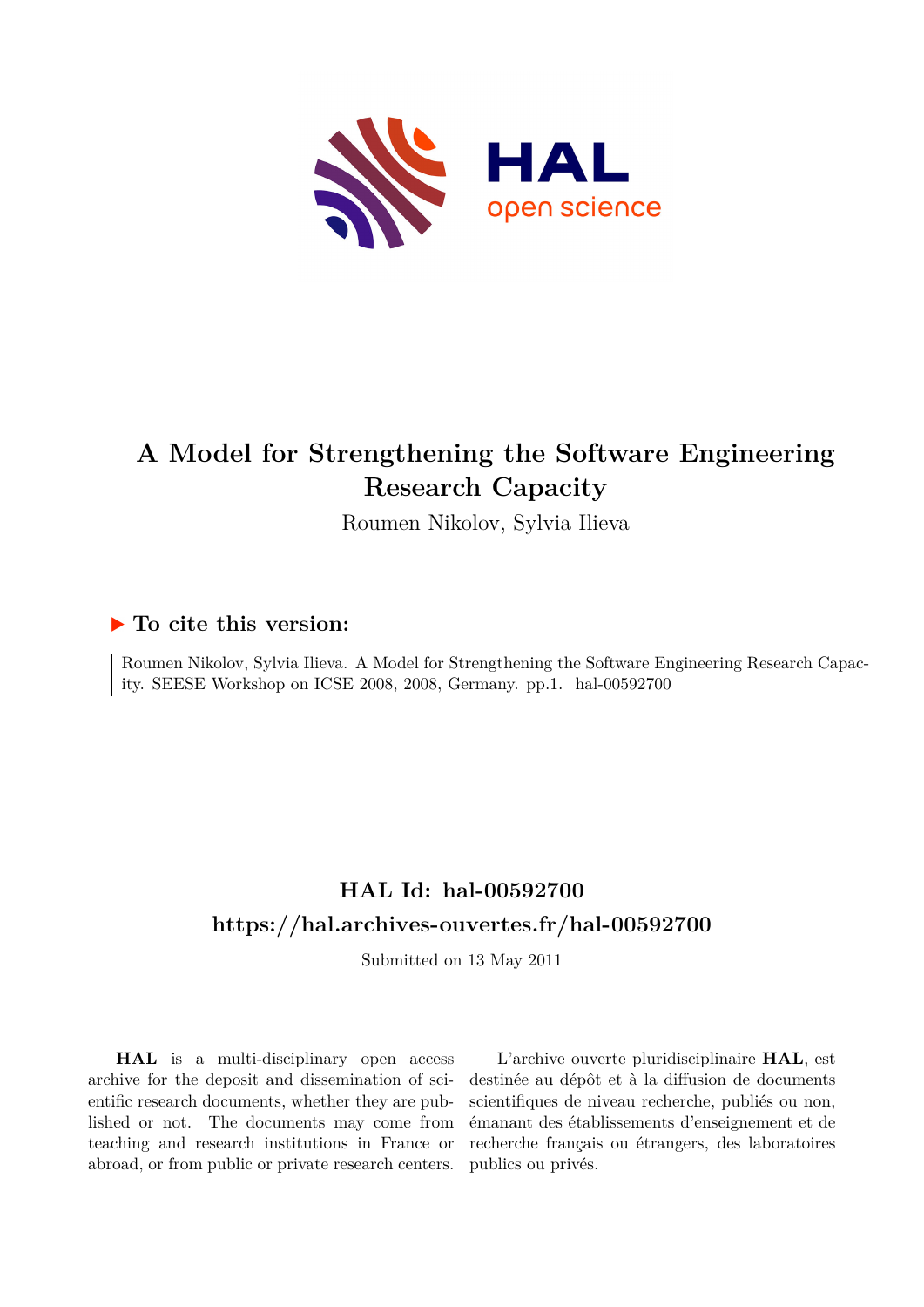# A Model for Strengthening the Software Engineering Research **Capacity**

Roumen Nikolov FMI – Sofia University 5, J. Bourchier str., P.B. 48 Sofia 1164, Bulgaria roumen@fmi.uni-sofia.bg http://www-it.fmi.uni-sofia.bg/

Sylvia Ilieva FMI – Sofia University 5, J. Bourchier str., P.B. 48 Sofia 1164, Bulgaria sylvia@fmi.uni-sofia.bg http://www-it.fmi.uni-sofia.bg/

# ABSTRACT

Like all other New Member States (NMS) Bulgaria is experiencing a dramatic change in all areas of its society. These changes reflect very seriously on the research capacity of the country and, in particular to Sofia University (SU). The Faculty of Mathematics and Informatics (FMI) has experienced some serious problems closely related to the general socio-economic and the research environment in Bulgaria. This paper describes a model for strengthening the research capacity of FMI, especially the one in the area of Software Engineering. The case study of successful industry-university cooperation in the framework of European project is presented.

#### Keywords

Software engineering research, models for strengthening university research capacity, industry university cooperation

### 1. INTRODUCTION

Like all other New Member States (NMS) Bulgaria is experiencing a dramatic change in all areas of its society. These changes reflect very seriously on the research capacity of the country and, in particular to Sofia University (SU). The Faculty of Mathematics and Informatics (FMI) has experienced some serious problems closely related to the general socio-economic and the research environment in Bulgaria:

- Emigration and migration to industry of highly skilled professionals. During the last 15 years more than 50 researchers from FMI left the university to join leading European and American companies.
- **Insufficient research funding.** The loss of many experienced researchers decreases the chances and capacity for contractual research. The income from R&D contracts with Ministry of Education and Science (MES) and industry has declined dramatically since 1989.
- Lack of sufficiently stimulating research environment. Bulgaria is still in a process of transition from a model, which separates research (done mainly at the Academy of Sciences) from higher education (done mainly by universities), to a model, which defines a new role of the universities within the knowledge society and economy in Europe [18] . This corresponds to the lack of enough state funding for university research and scientific equipment.
- Lack of youth staff. As a result from economical situation in Bulgaria and the small budget for the universities, young people are not motivated to continue their education as PhD students, researchers or teaching assistants at the universities. The permanent staff of the FMI is mainly from people over 45 years and the part of the young people under 35 years at the FMI presently is less than 15 % of the staff and tend to decrease, because young people prefer to work at industry.
- Lack of stable and multiple bridges between research, development, education and training. Such bridges are a powerful mean for building a large community of researchers and improving quality of education.
- Lack of traditions in university-industry-government cooperation. Both universities and industry in Bulgaria could hardly build a strong cooperation in a short period of time although the government considers the ICT sector as an upper priority sector and a driver for development of Bulgarian industry and Knowledge Economy [10].
- Fragmented nature of research activities and the dispersal and not effective use of limited resources. FMI researchers have established a large network of partners at individual level. The large network of partners is, however, still not effectively harnessed for strengthening the research capacity of FMI. The individual partnerships of researchers seldom grow to institutional ones or a long-term collaboration. In addition, there is still dispersed project management expertise.

This paper describes a model for strengthening the research capacity of FMI, especially the one in the area of Software Engineering. The paper is organized as follows: Section 2 presents some known models and programs for strengthening the university capacity like Model of Research University, Model of Entrepreneurial University and several European initiatives; Section 3 introduces Sofia University and main research topics in the field of Software Engineering. Section 4 presents case study of successful industry-university cooperation with the focus on outcomes; Section 5 concludes the paper with information about upcoming European project for strengthening the research capacity of FMI and some open issues common for New Member States.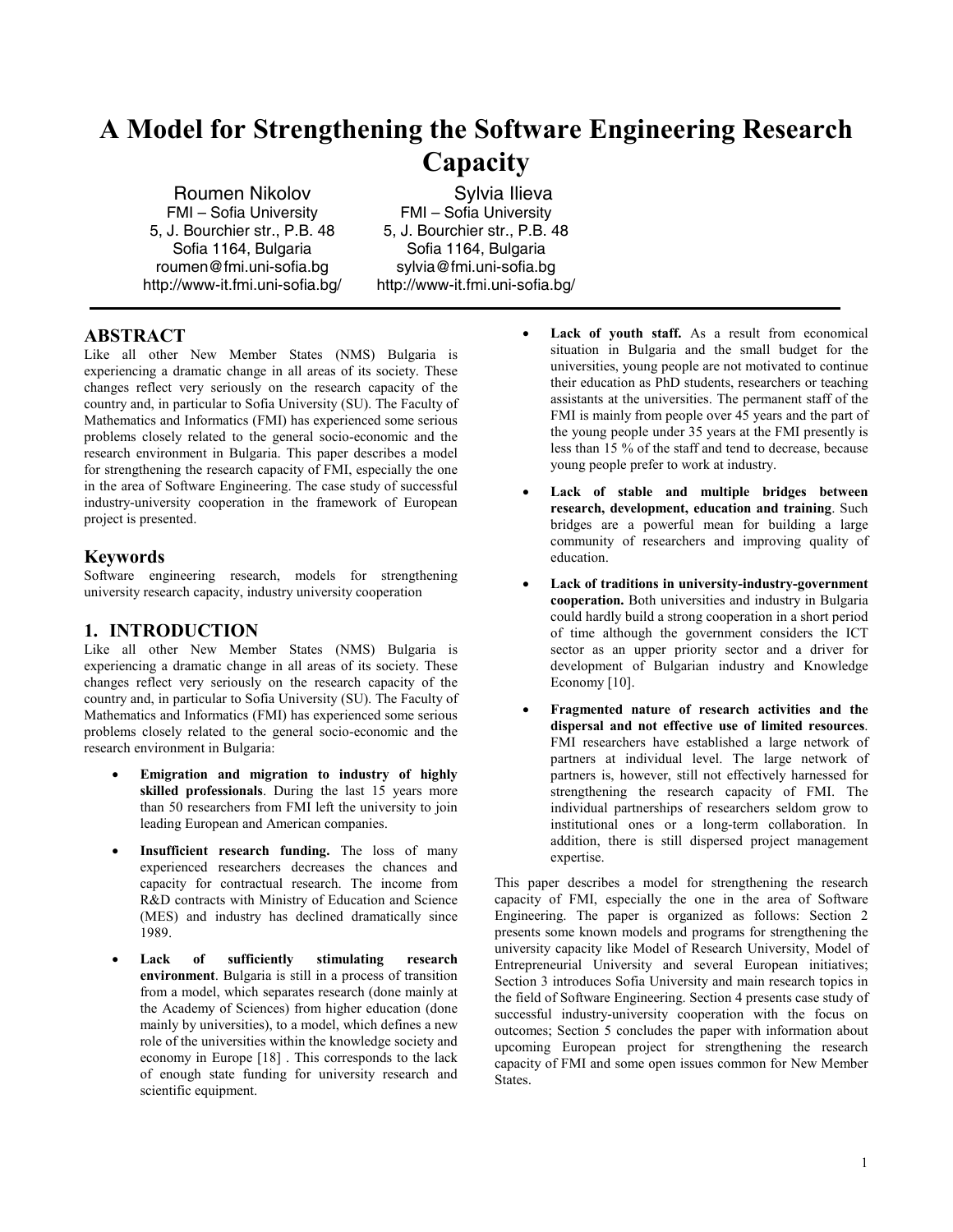# 2. MODELS FOR STRENGTHENNING THE UNIVERSITY RESEARCH CAPACITY 2.1 Research University

The model of Research University could be considered as among the most successful models for building research capacity in universities. While most of European universities, especially ones in the NMS, try to integrate education, research and innovation at a MSc and PhD level, many of the American research universities target the BSc level as well [8]. The research universities aim to make the baccalaureate experience an inseparable part of an integrated whole. Universities need to take advantage of the immense resources of their graduate and research programs to strengthen the quality of undergraduate education. Some research faculties might find new stimulation and new creativity in contact with bright, imaginative, and eager baccalaureate students, and graduate students would benefit from integrating their research and teaching experiences. In this respect the research universities are very different from small colleges, and they can offer a learning environment which is not typical for the small colleges and non-research universities. The baccalaureate student who studies in such environment develops his or her own research capabilities. The research universities could be both studentcentered and research-centered through a synergistic system in which faculty and students are learners and researchers, whose interactions make for a healthy and flourishing intellectual atmosphere.

Since the research universities commit to create new knowledge, they consider research capability as a primary qualification for appointment and promotion, and they are very proud of having world-class scholars among their staff. The America's research universities typically have an international orientation - they attract students, particularly at the graduate level, from many parts of the world, thereby adding valued dimensions of diversity to the community. The international graduate students often become teaching assistants, so their presence becomes a part of the undergraduate experience. And many research universities offer an array of interdisciplinary programs seldom available in smaller institutions. The graduates of these programs make the names of the American research universities recognized and respected throughout the world.

The concept of integrated education at a research university requires restructuring both the pedagogical and the management aspects of the university.

### 2.2 Entrepreneurial University

Another model is provided by the framework of "Entrepreneurial University" defined by Clark [13]. The main characteristic of such university is that it "understands the commercial value of knowledge". Clark identifies five elements that constitute the irreducible minimum of entrepreneurial actions for an entrepreneurial university. The degree of implementation of each of these actions provides some good indicators for successful transformation of a university towards the framework of an entrepreneurial university. These actions are:

- strengthening the steering core;
- expanding the developmental periphery;
- diversifying the funding base;
- stimulating the academic heartland;

• integrating the entrepreneurial culture.

In order to overcome the above mentioned problems, FMI is implementing a prototype of a university system combining the characteristics of both models [37,38].

### 2.3 European Programs for Strengthening Research Capacity in the New Member States

The Lisbon strategy and its objective to make Europe the most competitive and dynamic knowledge-based economy in the world led to important policy initiatives [16]. One of them aimed at refocusing the European and national budgets on research and innovation, as stated by the Barcelona European Council and reach a level of 3% of GDP [17]. The Kok's Report [19] reconfirmed that Europe's future economic development would depend on its ability to create and grow high value, innovative and research-based sectors capable of competing with the best in the world. Among the main measures for achieving the Lisbon goals, Kok's report emphasizes that Europe needs to build a creative interaction between universities, scientists and researchers on the one hand and industry and commerce on the other, which drives technology transfer and innovation, being necessarily rooted in the close physical location of universities and companies". In addition, increased efforts should be mobilised at national and EU level by all concerned stakeholders to promote technological initiatives based on Europe-wide public–private partnerships.

EC very clearly recognized the role of the universities in building Europe of Knowledge [18].The commission aims at increasing universities' excellence in research and teaching. The European universities have to identify the areas in which different universities have attained some excellence essential for Europe and to concentrate funding on them to support academic research. The commission supports not only intra-European academic mobility, but also mobility between universities and industry, thus opening up new career opportunities for young researchers. The EC reports also that the number of young technological (spin-off) companies created by universities has been on the rise in Europe. Their average density nevertheless is far smaller than it is around the American campuses. A major obstacle to better application of university research results is the way intellectual property issues are handled in Europe. In addition, European universities do not have well-developed structures for managing research results.

Another important measure is to open up universities to the outside world and increase their international attractiveness thus preparing them to a broader international competition, especially with the American universities which attract the best talents from all over the world. It is reported that the European universities host almost as many foreign students as the American universities, in proportion they attract fewer top-level students and a smaller proportion of researchers. This means that the learning and research environment offered by the European universities is less attractive. The regions of the EU are supposed to play a very important role through the development of technology centres, science parks, and other cooperation structures between the business sector and the universities, and thus - to catalyze development of university regional development strategies and stimulate regional networking of universities.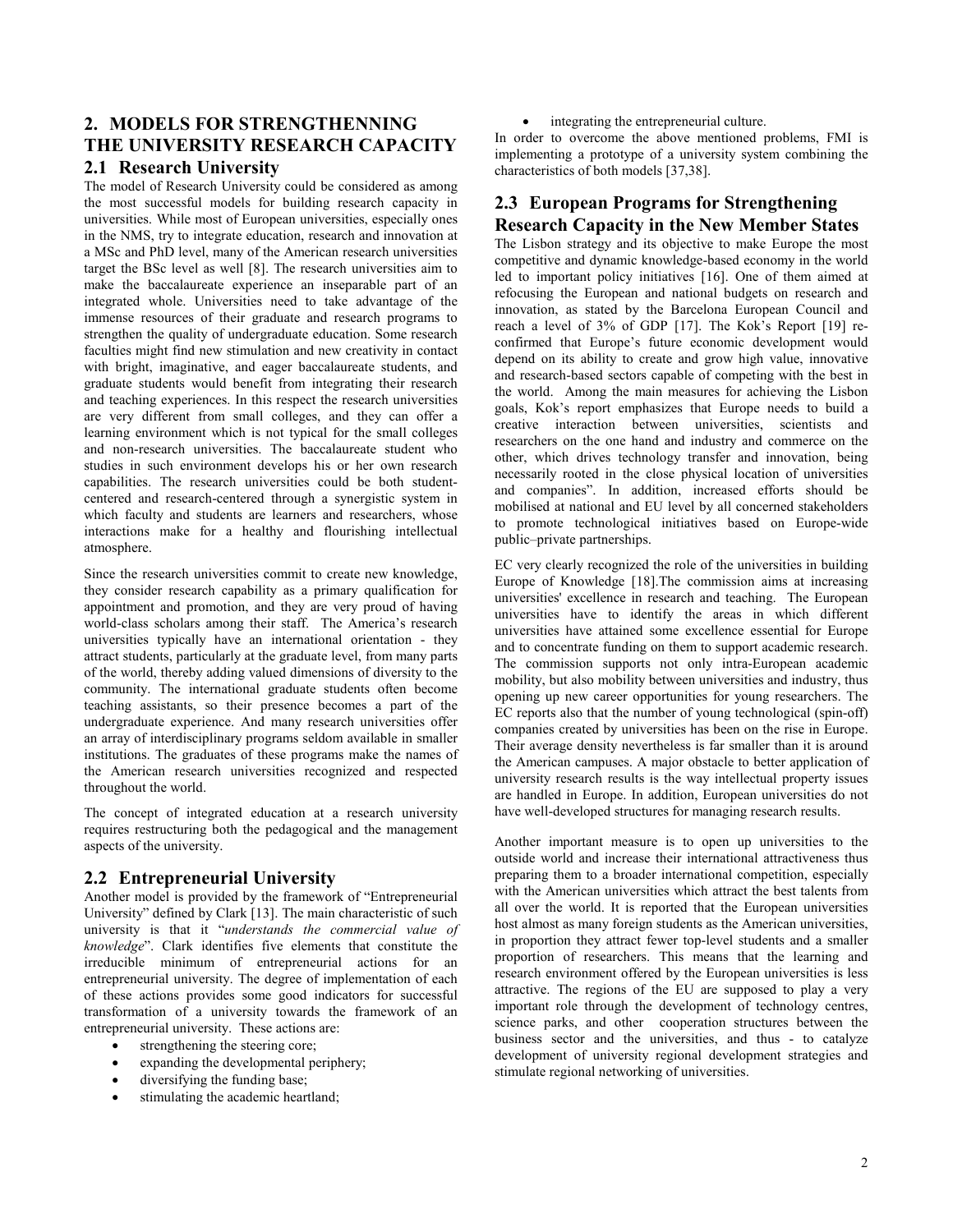The EC considers the universities as motors of the new, knowledge-based paradigm but clearly states that they are not in a position to deliver their full potential contribution to the relaunched Lisbon Strategy [20]. The main conclusion is that "Europe must strengthen the three poles of its knowledge triangle: education, research and innovation. Universities are essential in all three. Investing more and better in the modernisation and quality of universities is a direct investment in the future of Europe and Europeans."

The Seventh Framework Programme (FP7) [24] tries to integrate all EU research-related initiatives in order to build the "knowledge triangle" - research, education and innovation which is a core factor in European efforts to meet the ambitious Lisbon goals [22]. The FP7 aims at establishing horizontal links with the new Competitiveness and Innovation Framework Programme (CIP), Education and Training programmes, and Structural and Cohesion Funds for regional convergence and competitiveness. It is also a key pillar for the European Research Area (ERA). European Technology Platforms (ETPs) [23] help industrial and academic research communities in specific technology fields to co-ordinate their research and tailor it to a common strategic research agenda (SRA), which sets out research  $&$  development (R&D) goals, time frames and action plans for technological advances that are relevant to industry and society [23]. SRA's aim is to mobilise a critical mass of national and European public and private resources. ETPs help industry and academia to better structure and co-ordinate their research in order to build links between the various elements of the innovation process.

The European Institute for Technology (EIT) is considered as an important step to fill the existing gap between higher education, research and innovation, together with other actions that enhance networking and synergies between excellent research and innovation communities in Europe [21].

Europe does not fully exploit its research potential, in particular in less advanced regions remote from the European core of research and industrial development. The FP7 Capacities Work Programme (Research Potential) aims at "establishing conditions that will allow research entities in these regions whether in the public or private sector - to exploit their research potential, thus contributing to regional development while taking advantage of the knowledge and experience existing in other regions of Europe. Hence this action will help to fully realise the European Research Area (ERA) within the enlarged Union" [25]. The commission aims at stimulating the realisation of the full research potential of the enlarged European Union by unlocking and developing the research potential in the EU´s "convergence regions" and outermost regions, and helping to strengthen the capacities of their researchers to successfully participate in research activities at EU level and to provide support for:

- Trans-national two-way secondments of research staff in the convergence regions;
- The acquisition and development of research equipment in selected centres;
- The organisation of workshops and conferences to facilitate knowledge transfer;
- 'Evaluation facilities' for research centres in the 'Convergence regions' to obtain an international independent expert evaluation of their research quality and infrastructures.

Some barriers for implementing the Lisbon strategy that were reported in the above mentioned documents are:

- EU suffers from under-investment in human capital, especially in higher education;
- There is a chronic shortage of skilled ICT professionals in the "knowledge intensive sectors" – the demand for such specialists is expected to exceed supply by around 12% per year over the coming years;
- There is a substantial gap of 1.2 million R&D staff, including 700,000 researchers;
- There is observed a clear process of decreasing the number of math, science and technology graduates in the EU and the commission defined a policy for increasing such graduates with 15% by 2010;
- EU still produces more science graduates than the US, but it has significantly fewer researchers in the labour market;
- There is a clear process of "brain drain" more than 85,000 EU-born science and engineering employees currently work in the US;

In order to overcome some of the above mentioned challenges and build Europe of Knowledge, EC defined a new strategy for integrating the efforts and resources from FP7, CIP, European Technology Platforms and European Institute of Technology, Risk-sharing Financial Facility, Regions of Knowledge (Europe INNOVA Initiative), Structural Funds, LLL Program, national RTD and innovation programs.

The NMS have some specific problems on their way to implementing the Lisbon strategy, such as:

- The NMS keep loosing their human capacity and great investments in education (e.g. about 1 million of Bulgarian population moved abroad during the last 15 years);
- There are many cases of "brain-waste" for NMS and, respectively, for EU: e.g. a former NMS researcher working as a plumber in the US or in the EU;
- By February 2002, 14% of the Marie Curie fellowship holders from NMS moved to the EU and only 0.5% of fellowship holders from the EU moved back to their countries;
- An open EU market for recruitment of researchers and ICT specialists is established before the complete Europe of Knowledge Ecosystem is built [EC, Era-More]. As a result - a new wave of brain-drain is expected.
- The EC keeps the tendency of building the EU RTD and innovation capacity in tiers, i.e. most of the NMS, especially the ones in SEE, would be certainly positioned in its RTD and innovation periphery.
- Some recent studies draw attention to the emergence of internal brain drain as a rising concern, namely the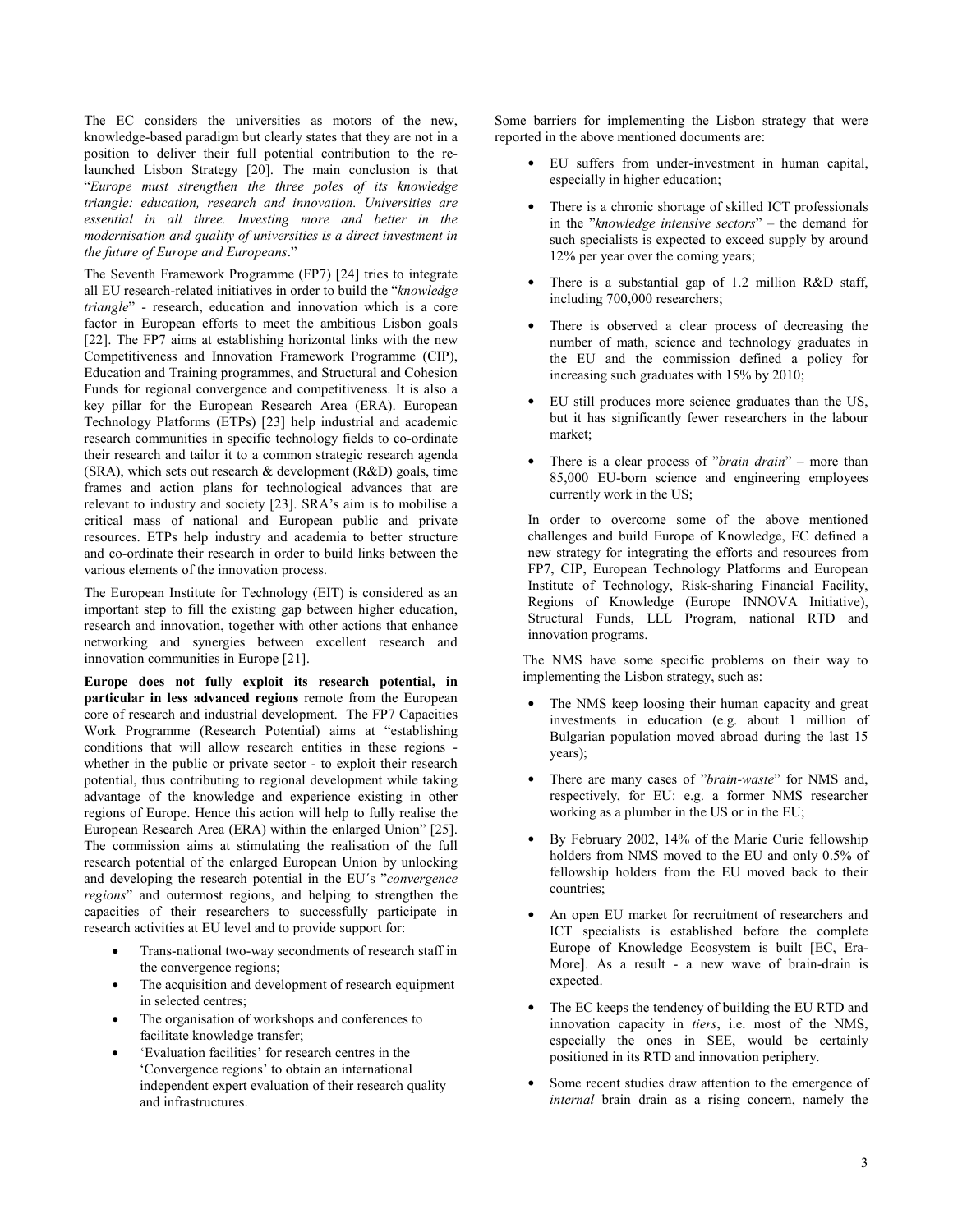domestic 'drain' of intellectuals out of academia and science and into other occupations altogether [31]

Andrea, A Czech student, says "You just can't compare our infrastructures or the investments we make in the education and scientific sectors with that of other European countries". But the students of today might be the scientists of tomorrow…." [33].

Bulgarian students are among the largest SEE student populations in many European countries, and between 1990 and 1992 around 40,000 Bulgarian scientists emigrated to the U.K., Germany, France and Ireland with the intention of settling permanently [29]. In addition, around 50,000 Bulgarian citizens leave the country annually

Howard Moore, Director, ROSTE, UNESCO expresses his opinion: "The countries of South-East Europe share some common problems to a greater or lesser extent – low investment in science, inadequate infrastructure in terms of research equipment; libraries, low industrial base and therefore very limited private sector involvement in science, and those issues lead to the chronic brain drain" [32]. Moore points out also that "Brain drain does indeed remain a chronic problem, although firm statistics are hard to come by. Brain drain is not just brought about by low salaries. People also need modern equipment, access to scientific literature and to be able to exchange information and experience" and "The Seventh EU Framework Programme beginning in late 2006 will grant access to scientists from Southeast Europe wishing to participate in the Union's scientific programmes. Often, however, what these scientists lack is the experience in making grant applications, which seem to get more and more complicated by the year. Equally, science managers in these countries lack experience in running international research programmes. Here, we hope in the near future to hold a training workshop on the subject for the benefit of individuals in Southeast Europe" [35].

The above said rises the question: "Are the NMS considered by the EC as the main suppliers of high-skilled workers and researchers for EU-15?" Obviously not, but the efforts of the EC is not enough to impose implementation of some well known models and policies that proved they were leading to best practice results. There are several well recognized models for turning the brain drain into brain gain and brain circulation [9], especially ones in the area of software industry in Ireland, India, Israel and other countries [5 ]. Some recent studies show that "While the brain drain has long been viewed as detrimental to poor country's growth potential, recent economic research has emphasized that alongside positive feedback effects arising from skilled migrants' participation to business networks, one also has to consider the effect of migration prospects on human capital building in source countries. This new literature suggests that a limited degree of skilled emigration could be beneficial for growth and development. Empirical research shows that this is indeed the case for a limited number of large, intermediateincome developing countries. For the vast majority of poor and small developing countries, however, current skilled emigration rates are most certainly well beyond any sustainable threshold level of brain drain" [15]..

There should be clear national and regional policies for substantial investments in building appropriate research and innovation ecosystem in NMS, including in the countries from

South-Eastern Europe. However bringing back high qualified specialists to the sending countries has been successful in a small number of countries, e.g. Ireland, and since the 1980s in some Newly Industrialized countries, namely Singapore, Taiwan, India, and China [Breinbouer]. It is pointed out that since the mobility of high qualified specialists "is highly complex and therefore successful policies must take a multidimensional approach on an individual, institutional, regional, national, supra-national and global level".

#### 3. THE CASE OF SOFIA UNIVERSITY

#### 3.1 Background

Sofia University (SU) is the leading research and teaching university of Bulgaria, which is also an important resource bank of researchers for Bulgaria. Established more than a century ago, in the lecture halls of SU thousands of young people have studied Mathematics, Biology, Chemistry, Physics, Geology, Informatics, Economics, Law, Philology, etc. and afterwards have incorporated their professional skills into the building up of modern Bulgaria. The Faculty of Mathematics and Informatics (FMI) of SU has been developed as a leading institution in the field of Information and Communication Technologies (ICT) research and higher education in the last decades. With more than 150 researchers and more than around 2500 students (BSc, MSc and PhD), FMI is among the largest departments of Sofia university. The Faculty has been involved in more than 30 ICT related projects under the EC RTD Framework Programmes, several projects funded by national funds, as well as in projects funded by World Bank, PHARE and PHARE TEMPUS, Leonardo, Socrates, etc. These projects aimed at improving the quality of university research and training and to pave the way towards entering the European Research Area (ERA), the European Space of Higher Education and the European Area of Lifelong Learning. Within these projects FMI has been developed as one of the most promising research centres in Bulgaria in the area of ICT. The main achievements of its researchers are in the areas of Technology-Enhanced Learning, Software and Services, Networked Enterprises, Intelligent Content and Semantics. In these fields FMI has achieved some European wide reputation and substantial research outcomes, the FMI researchers have published more than 200 papers in well known journals and conference proceedings, and many contacts with leading EU and international research institutions have been established. A number of successful activities have focused also on collaboration with other stakeholders like public bodies, industry, NGOs, etc. FMI has been recognised as a leading ICT centre in South East Europe (SEE), where it has built good partnerships, as well. A good indicator for the above statements is that FMI hosted the Third Balkan Conference in Informatics - BCI2007 [6].

In 1999 a Centre of Information Society Technology (CIST) associated with FMI was established in the frames of aTEMPUS PHARE Institutional Building Project. The main role of CIST was to become a centre of excellence and expertise in the field of Information Society Technology (IST) and to consolidate a critical mass of researchers, innovators and trainers who are able to spread out this expertise at institutional (FMI, SU), national and international level. The case of CIST was presented as a best practice case at the World Bank Knowledge Economy Forum in Helsinki [37]. CIST was chosen also as a best case in the Annual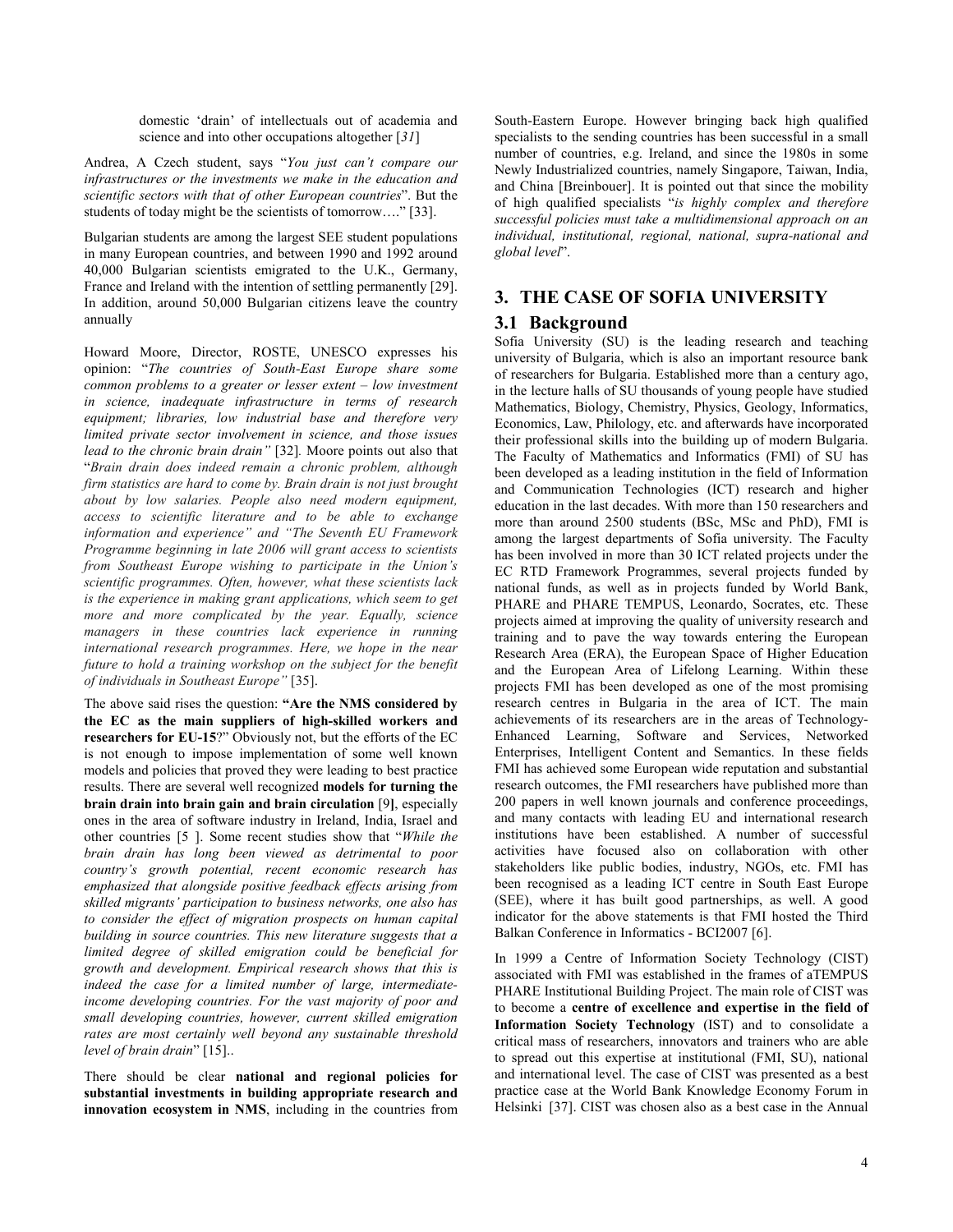Report on the National Innovation Policy [MEE]. CIST has a leading role in promoting innovation, technology transfer and entrepreneurship through participating in EC funded projects and initiatives and several national and regional ones.

### 3.2 Research in Software Engineering at Sofia **University**

An internal project of FMI has been implemented in order to transform the Informatics curricula to current state of the art [Nikolov, Ilieva]. The re-designing the computing curriculum was done according to the ACM/IEEE guidelines started four years ago. Following the ACM/IEEE CC2005 series recommendations [2] FMI has developed the BSc programs in: Computer Science [4], Software Engineering [3] and Information Systems [1]. The main aims were to introduce some well established curriculum standards and new style of teaching. The main challenge was how to satisfy recommendations of the ACM/IEEE Computing Curricula, the Bologna Declaration, and several European ICT curricula recommendations [11,12]. The real evaluation of our efforts is figures from the students' enrolment in last 3 years. A growing interest in Software engineering education is observed in Bulgaria – for example at Master level there is an increasing number of applicants in conditions of a constant annual enrolment. In addition the highest entry scores (in Sofia University we have entry exam at Bachelor and Master Programs) in FMI are for Software Engineering specialty. For last academic year there are 86 applicants for MSc in Software education but we can educate only 40 because of the limited lecture halls, computer labs and teaching staff. The first year we offered BSc program in Software Engineering there were 40 places and 3 times more applicants.

As a natural consequence of all efforts of FMI related to the Software Engineering a new department, named Software Engineering, was established on March 1, 2007. However, the research in the area of Software Engineering had been run several years before official establishment of the department. The main priorities of research activities, defined by the department, are:

Software development processes and methodologies. The members of the department have already had successful participation in European project named eXPERT in the field of agile methodologies [27]. During the project a training seminar on Personal Software Process [30] and Extreme Programming [7] agile methodology for the members of the eXPERT team was organised. The training was provided by the eXPERT project coordinator – European Software Institute (ESI) – Spain. After the successful Bulgarian involvement some strong cooperation lines with ESI were established. Among the main project outcomes was the establishment of the Bulgarian branch of ESI – namely ESI-Bulgaria. In addition, as project follow up activities, a good cooperation of Sofia University and ESI-Bulgaria was established as well and some free training courses on Software Engineering were provided to a number of university lecturers. .Most of them successfully passed the course on CMMI and got professional certificates. The accumulated knowledge and expertise were exploited in designing and delivering several MSc courses at Sofia University..

- Component based software engineering. The research team of FMI got some good background in this area by participation in the FP5 project ECUA and by establishing strong cooperation lines with Malardalen University. The main accumulated expertise includes, among others, methods and models for description of non-functional properties of component architectures, such as reliability, formalization of requirements for application of built-in testing (according the SAVE CCM model), specification on applications development framework based on the SAVE CCM component model, etc. In addition, some educational materials were developed and embedded into some MSc courses, A PhD thesis in the area of methods for component based architecture description was successfully defended and it gave ground for some state-of-the art graduate research in the filed of Aspect Oriented Built-in-Testing on Component Based Software Systems.
- Software services. This area of expertise was successfully developed as a result of the active involvement of some FMI researchers in the European technology Platform NESSI [36] activities. The university researchers, along with some representatives of Bulgarian software companies, participated in the NESSI working groups meetings and workshops aiming to define the European Strategic Research Agenda (SRA) in software services. The FMI researchers identified some of the most promising areas of further RTD activities, where the FMI team has built some capacity, such as: modelling, simulation, and behavioural analyses of services ecosystems, SOA applications development process, SOA testing. One of the PhD students is currently working on an approach for universal ontologybased services descriptions. Those descriptions should have characteristics such as semantically expressive, automatically comparable, flexible, editable, etc.

The process of identification of the main research topics of the FMI researchers were closely coordinated on an on-going basis with some representatives of the Bulgarian software industry, and. this cooperation is continuously evolving.

# 4. A CASE STUDY OF INDUSTRY - SOFIA UNIVESRITY COOPERATION

The implementation of the FP5 eXPERT project will be analysed as an example of fruitful university-industry cooperation.

#### 4.1.1 eXPERT project aims

The aim of the eXPERT project is to provide the SMEs doing ebusiness and/or e-commerce a powerful approach for developing their software projects by facilitating all activities, which have crucial importance for a project success: development, management of time, changes, quality, customer relationships, and professional growth of the employees.

The objectives of the eXPERT project are:

• to define a lightweight approach for e-business and ecommerce software development based on the principles of eXtreme Programming (XP) and the Personal Software Process (PSP). Those principles were carefully selected in order to address the and without contradiction;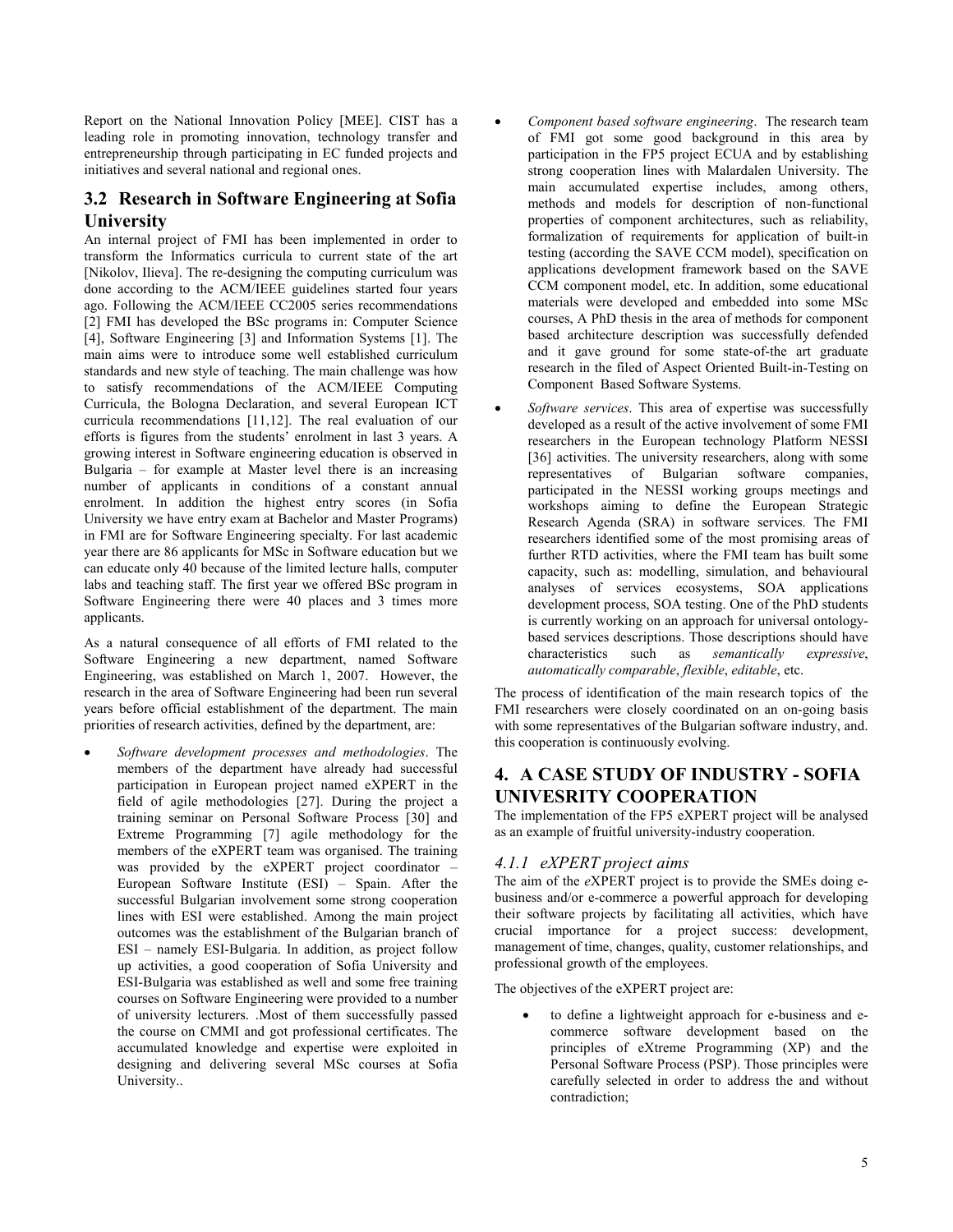- To use these approach in 7 pilot projects (two of which were in Bulgaria);
- To collect lessons learnt.

In addition the project expected to achieve the following main business results:

- to increase the productivity of small teams by 20%,
- $\bullet$  to reduce defect rates by 30%,
- $\bullet$  to reduce project costs by 15%,
- to eliminate schedule delays and over costs.

Eleven partners took part in the project, whose roles were either to be "centres of expertise" or "member companies" associated to them:

- Member Companies (MC). They describe their needs according to the peculiarities of their organisations and the projects they develop, in order to make sure that the training and the subsequent experiments will be useful and interesting to them; apply eXPERT approach to their pilot project development and take part in analysing the lessons learnt from the experiments.
- Centres of Expertise (CE). They assess the needs of the MC in order to decide how to combine XP and PSP and on which aspects of the new approach to focus during the training and the experiments. In addition the EC have to support the associated MC during the whole period of experiment performance and analyse the experiment best practices.

Centre of IST, Sofia University played the role of a Centre of Expertise and two Bulgarian companies were involved as MC - Nemetschek (www.nemetschek.bg) and Rila Solutions (www.rila.bg).

The main motivation for Sofia University to participate in the eXPERT project could be summarized as follows:

- To analyse the effects of implementation of the e-XPERT approach for the software development by , combining the principles of eXtreme Programming (XP) and PSP, and observe some implemented solutions in different European SME's in terms of advantages, disadvantages, benefits, bottlenecks, etc;
- To analyse the typical needs and requirements of software development methodology in European SME's in order to allow them to implement more effective way of work, and to be more competitive in e-project developments in the European and world market;
- To disseminate the achieved results and conclusions to other European SME's and related to the subject interested parties (governments, consultant companies, software developers, service providers, etc.) through "Best practice CD-ROM", news, bulletins, seminars and other dissemination activities.
- To include the new methods and techniques in the curricula and training programmes for students and

professionals who study software technologies and software engineering.

#### 4.1.2 eXPERT project activities

As it was mentioned in the previous section, before starting the essential work a training seminar on PSP (1 day) and XP (4 days) was organised *for all project partners* – CE and MC. The main aim was to provide the participants with good background knowledge in the methodologies, which would help them to define eXPERT as a meaningful and useful combination of practices originating from both sources. Sofia University, together with the other CE, defined the eXPERT approach, i.e. what it means, what it uses and how the application process runs. In parallel to the eXPERT approach a Framework for Analysis of the Experiments was defined, which described the process of conducting the experiments, including describtion of the baseline and the pilot projects, planning and organising the pilots, collecting data, preparing and conducting reviews and estimating review results. The SMEs defined and executed the Baseline and the Pilot Projects in the MC. Both type of projects had to develop the same or comparable software products. In the baseline projects the companies had to apply their traditional approaches, while in the pilot projects the the eXPERT methodology had to be used. During the execution of the experiments, the MCs, assisted by the CEs, collected the necessary indicators and defined the metrics to measure the success of the experiments. CEs made reviews of the pilot projects (3 reviews per project) and also analyzed them.

#### 4.1.3 eXPERT project outcomes

A key success factor of the whole project was the establishment of a close collaboration between the partners, especially between the CEs and their MCs. The teamwork of the CEs with their MCs allowed the CEs to better understand the specifics of their Members' projects and to effectively support them in implementing and adjusting the eXPERT approach to their needs. The reviews of the experiments served as check points for the results achieved and difficulties encountered. The fact that they were made at relatively short periods prevented the pilot teams from deviating a lot from the project objectives.

The project objectives (theoretical and business) were successfully completed and results were reported [28]

### 4.1.3.1 PhD students

One of the Bulgarian companies hired a member of the eXPERT project team. Later on this employee became a PhD student at the university. He worked hard not only on practical experiments consisted of new methodology implementation but on some theoretical aspects and successfully developed and defended his PhD theses shortly after the project end. The topic of research was "Application of agile methodologies for software development in  $I_{ISO}^{11}$  certified companies". The main goals addressed were: to critically analyse the most popular contemporary agile methodologies, and to systematize in a procedure the necessary activities for selection of most appropriate agile methodology for a particular project. The study was based on the comparison matrices depending on specifics of the project, the company and other factors. It could be used as a guideline for decision making related to the software development process. The most valuable contribution of this PhD thesis was the detailed gap analyses and the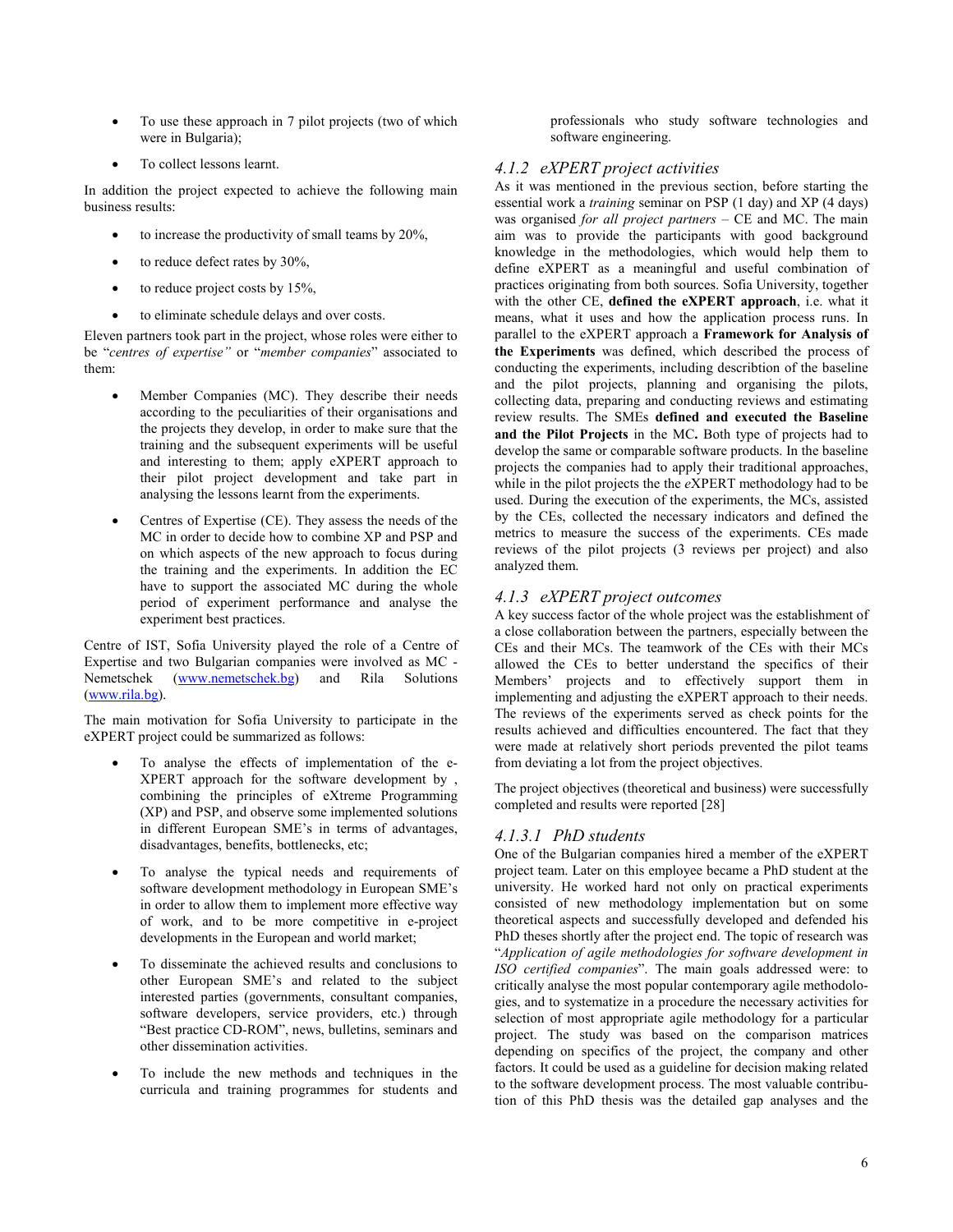recommendations for implementation the agile methodology in SMEs with certified process. The basic parameters for the gap analyses were selected and all the elements of certified process were covered. Another useful result was the identification of appropriate metrics for measurement of the achieved results of the agile methodology application in a software company. Based on the proposed metrics the analytical data were gathered and analysed.

Recently another PhD student started doing research on the agile methodology applications for component based systems and service oriented systems. By the focus on the methodologies and software processes, this work makes links with the other two research directions chosen by the department. The first directions of study were to analyze and summarize the agile practices and techniques and to propose a framework for evaluation of the applicability of a given set of practices. As a first step some set of good practices available for each phase of the software development life-cycle were identified. Counting the dependencies and the constraints between them was estimated the practices' compatibility. Secondly, the impact of several external factors, divided in three main categories - social, business and technological, was examined. The results from the analysis were used for evaluation of the selected set of practices against the other identified practices according to the internal dependencies between practices and particular external factors.

#### 4.1.3.2 Summer school

During the eXPERT project implementation a summer school for the FMI teachers, PhD students, and developers.was organized. The lectures were delivered by experts from the university and industry who participated in the eXPERT project.

#### 4.1.3.3 New university courses and updated content of the existing ones

As a result of the expertise and the experience gained during the project implementation a new course was developed and delivered for the students in the MSc program on Software Engineering at Sofia University. The course named "Advanced Software Engineering – Part  $2$ " aimed to introduce to students the current state of the art in agile methodologies, including their main values and principles. The course covered, among others, the following topics: critical analyses of existing agile methodologies; Extreme Programming (XP) and best practices; planning, documenting and management of agile projects; tools for applying agile methodologies, etc. The lecturers used the eXPERT experience and lessons learnt for illustration of the new methodology.

As a natural outcome more then 5 papers were accepted and presented at prestigious international conferences.

#### 4.2 Other projects in Software Engineering

The main results from the already finished projects in the area of Software Engineering implemented in close industry partnership, are summarized bellow:

• FP5 WG-EQUA project. In the frames of this project a methodology for description of software architecture was created. This methodology improves the existing architecture description languages with capability to formally describe non-functional characteristics (particularly reliability) of software systems. In addition, a classification of software wrappers was developed; A

comparison of the existing ADLs was made and their advantages and disadvantages were defined. A formal definition of the properties of software architecture models (particularly scalability and compositionality) was proposed as well. The project gave birth of a PhD thesis which was successfully developed and defended 2006. A large number of MSc theses were developed and defended as well.

- FP5 Project DIOGEN. One of the main results of the project was the development of a ontology of Component-Based Software Engineering. That ontology was further used into the design of an abstract, simplified view of a training domain for COTS.
- FP6 project TENCompetence. Several FMI researchers and students, including PhD students, actively participated into the Technical Design & Implementation of the Integrated TENCompetence System for life long competence development. All software implemented follows the principles of service oriented architecture and it is composed by reusable, standardized services.

It is obvious that FMI has a lot of strengths and weaknesses which need to be carefully analysed and put into a strategic framework for long-term growth and better integration into the EU research, innovation and education areas. Therefore, a proposal named "SISTER: Strengthening the IST research capacity of Sofia University "was developed and it was approved under the FP7 Capacities Work Programme[ 39]. The first project action line is dedicated to defining a Research, Technology Development and Innovation (RTDI) strategy for FMI for the period 2008-2013. The strategy will be based on a SWOT analysis of FMI research and innovation, the Bulgarian and SEE needs and the ICT research trends and challenges on European level. Within the project, the strategy will underpin the activities for further capacity building and strategic networking in the area of ICT, as well as on determining research areas for future projects under FP7 or other Community programmes.

The second action line of the project will be to support the present research collaboration of FMI in two ICT strategic areas - Software and Services, and Intelligent Content and Semantics. Strengthening the PhD level of Software and Services research at FMI is between the main priorities of the SISTER project and this action would positively influence the BSc and MSc programs in Software Engineering as well. The cooperation with the Bulgarian and international ICT industry will be also strengthened for supporting the national strategy in ICT and Software Engineering.

### 5. CONCLUSIONS

The three year project SISTER will be effectively used for further capacity building at FMI in the area of ICT, especially in the area of Software Engineering. However, without substantial institutional and governmental support the efforts of FMI would have some limited impact. A lot of additional funding and developments should be planed for building appropriate research infrastructure in order to create a real research university ecosystem in the area of Software Engineering. Referring to the experience gained, some general conclusions related to a strategy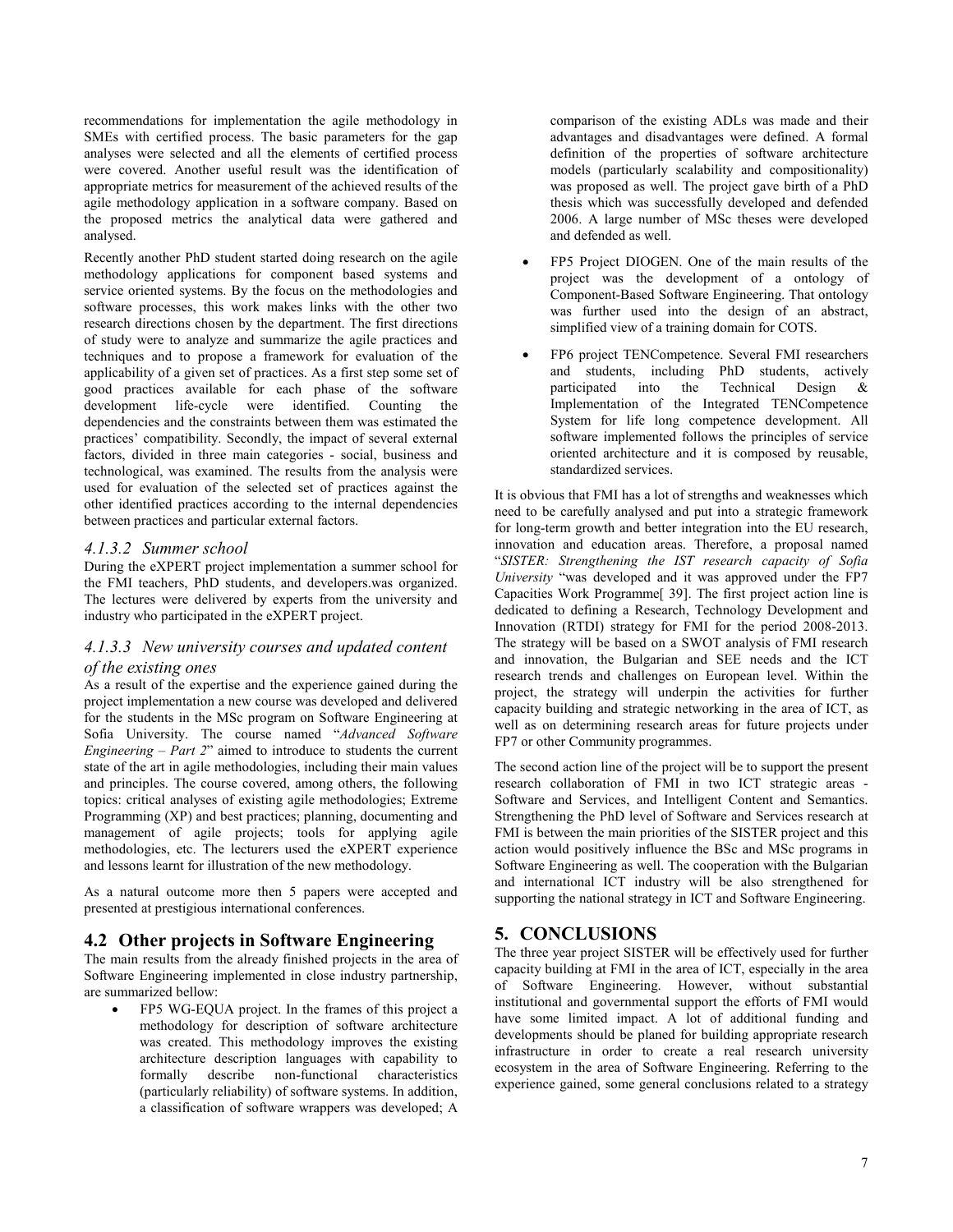for ICT capacity building in NMS, respectively – in Bulgaria, are formulated bellow.

Building educational, R&D and innovation infrastructure and human capacity in NMS could be considered as a separate EC action. It might include:

- Development of a strategy and action plan for a substantial improvement of the NMS infrastructure and human capacity in education, RTD and innovation, e.g. by using Structural Funds, EIB, other investment funds, VC (e.g. the Irish model);
- Stimulating outsourcing of RTD  $\&$  innovation activities from EU-15 to NMS, including building joint-ventures (following the similar model of the high-tech industry);
- Promoting usage of ICT for building virtual research and innovation labs based on the EC experience (e.g. in Collaborative Working Environments, Living Labs, eScience, eInfrastructure, eLearning, Networks of Excellence).
- Promoting a policy for building the European RTD and Innovation Ecosystem from the 'periphery' (NMS) towards EU-15. This strategy could be applied for instance while building the European Institute of Technology and the Knowledge Innovation the Knowledge Communities
- Promoting establishment of stronger mechanisms for technology transfer and knowledge (rather people) mobility between EU-15 and NMS;
- Promoting usage of ICT for establishment of a European wide network of virtual educational, research, innovation, technology transfer and business organisations. This organisations could span the network of EU born high-skilled experts working outside EU, and thus pave the way for their return back in EU (including in NMS);
- Stimulating research activities and entrepreneurial education at any level of education and training and lifting the barriers of students, teachers and researchers in the NMS for building their high-tech business startups;
- Launching an European initiative for university Software Engineering Curricula re-design and introducing programs and courses in Technology Entrepreneurship & Innovation at all levels in NMS. Some measures in the area of ICT are:
	- Implementing BSc Curricula standards (e.g.  $ACM/IEEE CC2001/CC2005 - BSc$  in CS, SE, IS);
	- Designing MSc Programs linked with the EC ICT priorities and targeting the needs of the global ICT industry;
	- Designing PhD programs related to the EC ICT priorities that open the opportunities for industry sponsored PhDs.
- Developing of a model for internships in ICT industry.
- Promoting the concepts of "Research University" and "Entrepreneurial University" in NMS and launching European initiatives for their implementation.

#### 6. REFERENCES

- [1] ACM/AIS/AITP, Model Curriculum and Guidelines for Undergraduate Degree Programs in Information Systems, Association for Computing Machinery (ACM), Association for Information Systems (AIS) & Association of Information Technology Professionals (AITP), 2002.
- [2] ACM/IEEE, Computing Curricula 2005 The Overview Report, ACM and the IEEE Computer Society, 2005.
- [3] ACM/IEEE, Computing Software Engineering 2004, Curriculum Guidelines for Undergraduate Degree Programs in Software Engineering, Report, ACM and the IEEE Computer Society, 2004.
- [4] ACM/IEEE, Computing Curricula 2001, Computer Science, ACM and the IEEE Computer Society, 2001.
- [5] Arora, A., and A. Gambardella, eds.: From Underdogs to Tigers: The Rise and Growth of the Software Industry in Brazil, China, India, Ireland, and Israel, Oxford and New York: Oxford University Press, 2005.
- [6] BCI2007, http://bci2007.uni-sofia.bg/
- [7] Beck, K., Extreme Programming Explained: Embracing Change , Addison-Wesley, 1999
- [8] Boyer Commission. Reinventing Undergraduate Education: A Blueprint of America's Research Universities, Technical Report, http://naples.cc.sunysb.edu/Pres/boyer.nsf/, 1998
- [9] Breinbauer, A., Brain Drain Brain Circulation or …What Else Happens or Should Happen to the Brains Some Aspects of Qualified Person Mobility/Migration, FIW Working Paper N° 004, June 2007
- [10] David, P., Foray, D. Economic Fundamentals of the Knowledge Society, Policy Futures In Education.An e-Journal, 1(1) : Special Issue: Education and the Knowledge Economy, 2003.
- [11] Carrier Space Curriculum Development Guidelines: New ICT Curricula for the 21<sup>st</sup> Century, Designing Tomorrow's Education, http://www.career-space.com/, 2001.
- [12] Carrier Space Job Profiles, http://www.career-space.com/, 2001.
- [13] Clark, B. R.. Creating Entrepreneurial Universities, organisational pathways of transformation. Oxford: Pergamon, 1998.
- [14] DAITS, http://www.daits.government.bg/index\_en.php
- [15] Docquier, F. & Rapoport, H. The Brain Drain, in: Stephen Durlauf, S. & Blume., L, New Palgrave Dictionary of Economics (second edition), to be published in May, 2008
- [16] EC (2000a), Lisbon European Council, Presidency Conclusions, http://ue.eu.int/Newsroom/